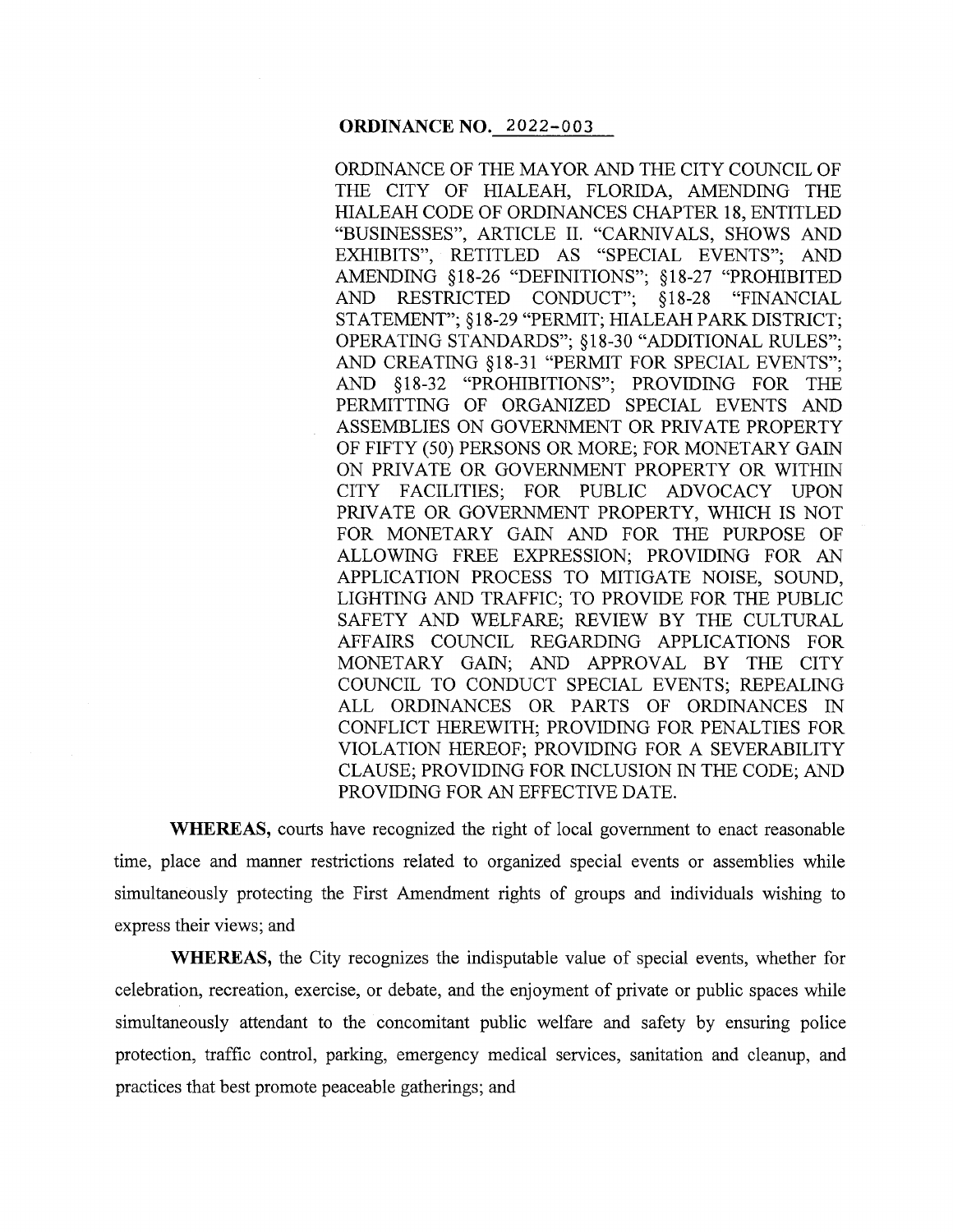**WHEREAS,** it is the purpose and intent of the City in enacting this ordinance to establish reasonable time, place and manner restrictions for special events to ensure the safety and wellbeing of individuals and property, while at the same time ensuring the First Amendment rights of those wishing to associate and to publicly express their views, both individually and collectively; and

**WHEREAS,** the City finds that reasonable non-content nor viewpoint based regulations help ensure the right of assembly, free speech, and expression while simultaneously safeguarding the public health, safety; and

**WHEREAS,** this ordinance shall restrict substances and materials that have the potential to be used as weapons or that have the potential to inflict personal and property damage or to thwart law enforcement from preventing the infliction of personal and property damage and, to protect the public and participants against violence.

NOW, THEREFORE, BE IT ORDAINED BY THE MAYOR AND THE CITY COUNCIL OF THE CITY OF HIALEAH, FLORIDA, THAT:

**Section 1:** Chapter 18 entitled "Businesses" Article II. - Carnivals, Shows And Exhibits, is hereby amended to read as follows:

### **Chapter 18 - BUSINESSES**

\* \* \*

### **ARTICLE II. - CARNIVALS, SHOWS AND EXHIBITS**

#### **SPECIAL EVENTS**

\* \* \*

Sec. 18-26. - Purpose and Definitions.

Purpose.

The purpose of this chapter is to provide for regulations on the time, place and manner for both public advocacy and commercial events to promote and protect the health, safety and welfare of all the persons by ensuring that these special events do not menace or threaten life, health, and property. It is not the intent of this chapter to regulate in any manner the content of speech or infringe upon the right to assemble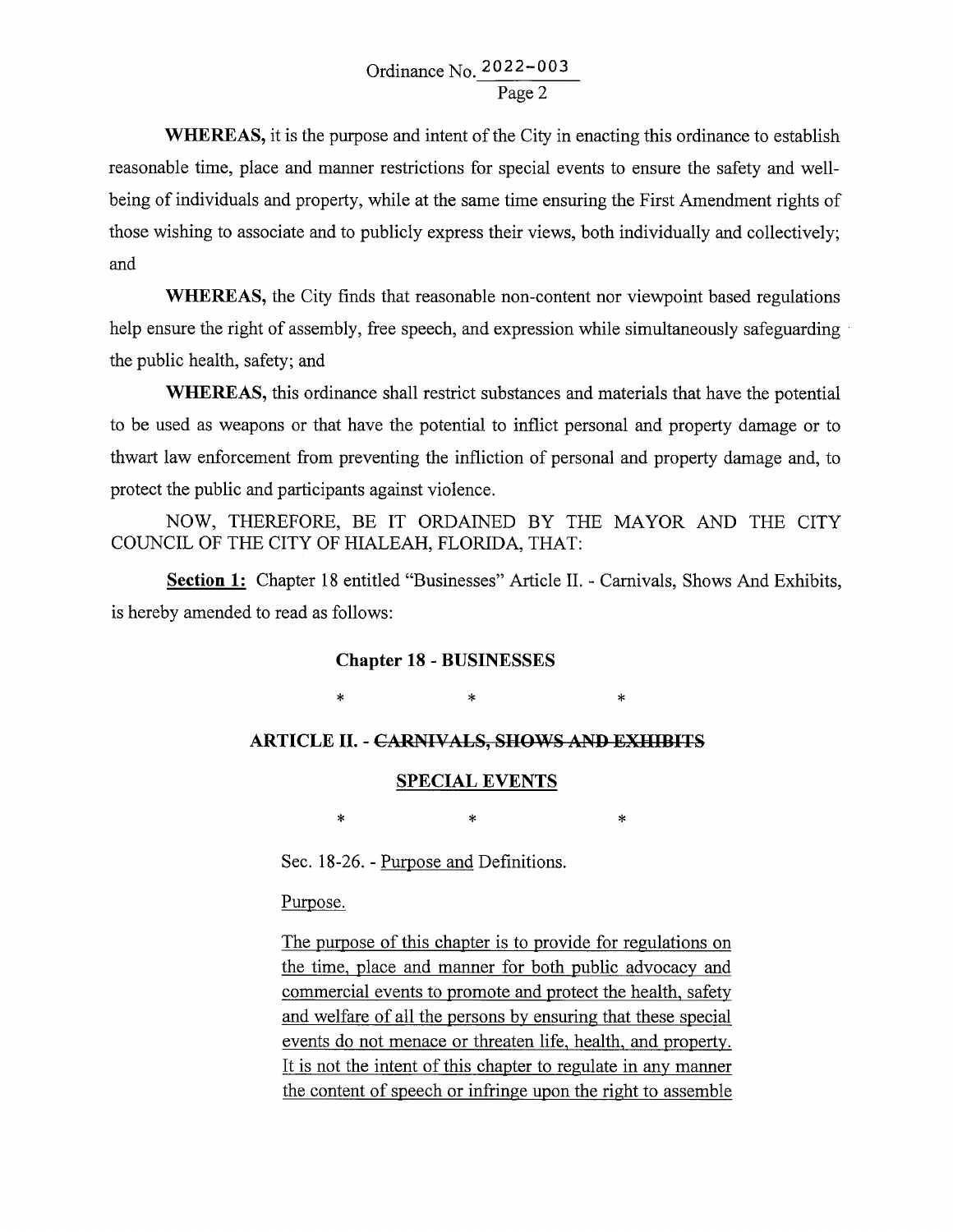to engage in public advocacy. To the extent this chapter regulates speech for lawful purposes it shall be interpreted in the narrowest sense as time, place and manner regulations. A special event for commercial gain of any number of consecutive or intermittent days shall require an intervening break of twice the number of days of the event before another application for an event by the same applicant or same space or location may be applied for, and may not be extended through a change in successor of the applicant in order to circumvent this limitation. A special event for commercial gain may not exceed 120 days in any twelve-month period.

The following words, terms and phrases, when used in this article, shall have the meanings ascribed to them in this section, except where the context clearly indicates a different meaning:

*Amplified sound* means any sound projected or transmitted by artificial means, including, but not limited to, loudspeakers, amplifiers, megaphones or other similar devices used to amplify sound that is louder than conversational talk.

*Applicant or Permittee* means the person or entity that applies for a permit.

*Commercial event or activity for remuneration* means any organized event regardless of identity, whether a charity or nonprofit, of fifty (50) people or more for a period of time upon government or private property with the object of monetary profit, gain, benefit, *remuneration* or advantage, including bartering, to raise funds or a ticketed event. References to special event in this ordinance shall apply given its purpose.

*Government property* means real property improved or unimproved owned or under the control of, maintained or operated, by the government or by the City; such as facilities, parks, throughways, playgrounds, recreation fields, canals, lakes, swimming areas, grounds, streets, rights-of-way, alleys, cul-de-sacs, and structures in the city.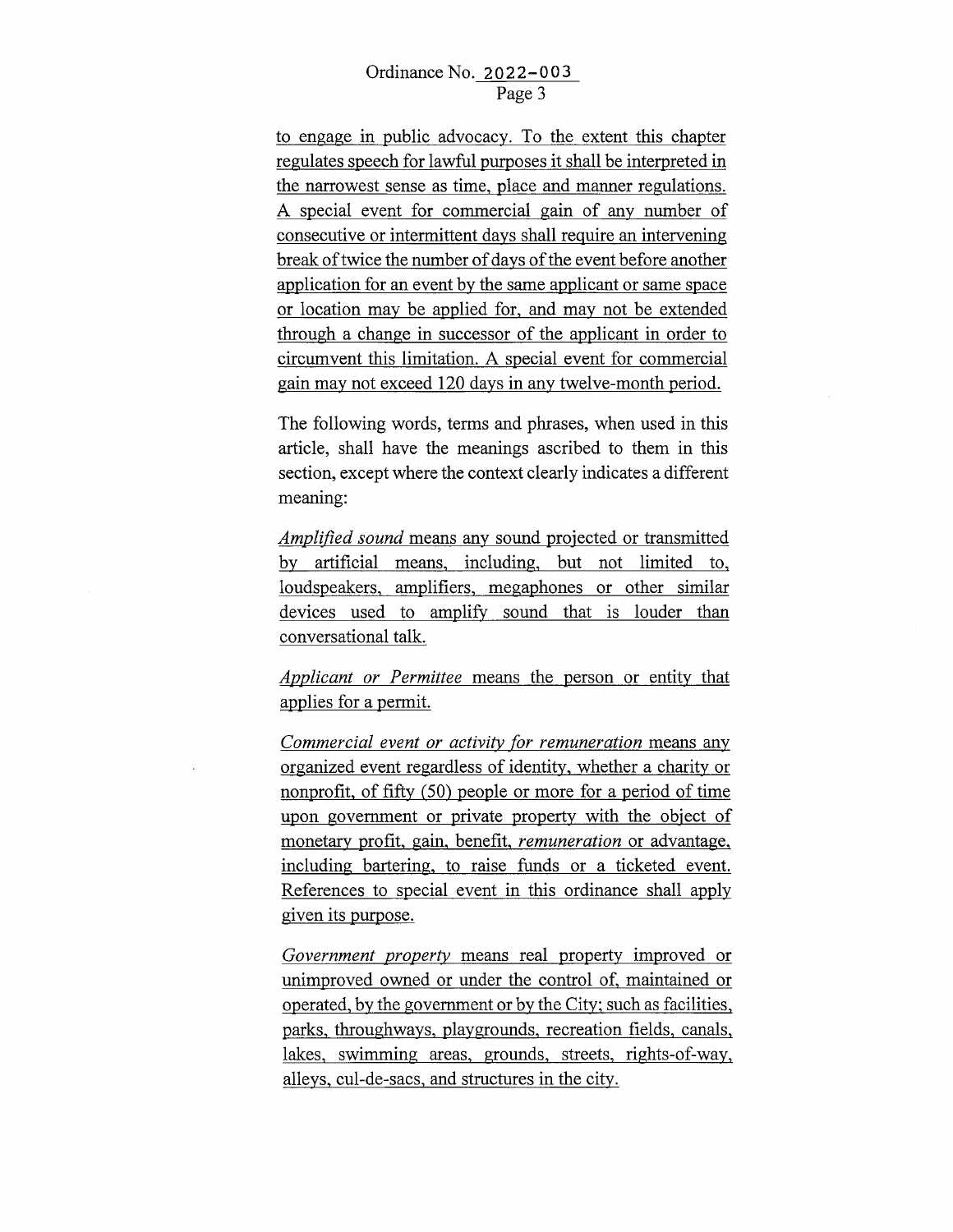*Open glass container* means any receptacle made of glass whose seal has been broken or whose contents are exposed to the air.

*Open metal container* means any receptacle made of metal whose seal has been broken or whose contents are exposed to the air.

*Permit* means the written authorization to conduct a special event granted by the City Council.

*Private property* means real property improved or unimproved that is not government property.

*Public advocacy event* means any outdoor organized assembly of fifty (50) people or more for a period of time upon government or private property that is not a *commercial event or activity for remuneration.* References to special event in this ordinance shall apply given its purpose.

*Special Event* means either commercial event or activity for *remuneration* or a public advocacy event.

## Sec. 18-27. - Prohibited and restricted conduct. Authorization from the City required.

 $(a)$  It shall be unlawful for any person to engage in, conduct, operate, manage or maintain any carnival, bazaar, exhibition show, street show, exhibition company or other performance given within tents or otherwise in which professional operators, concessionaires, employees, entertainers or proprietors are engaged in the operation thereof, within the city limits. However, nothing in this section shall be construed to prohibit circuses, and, provided further, nothing in this section shall be construed to prohibit a church or other charitable organization that operates a conventional type of church or charitable bazaar, in which no professionals are employed but in which the entire personnel component of the bazaar is composed of members of the church, or other charitable organization or school.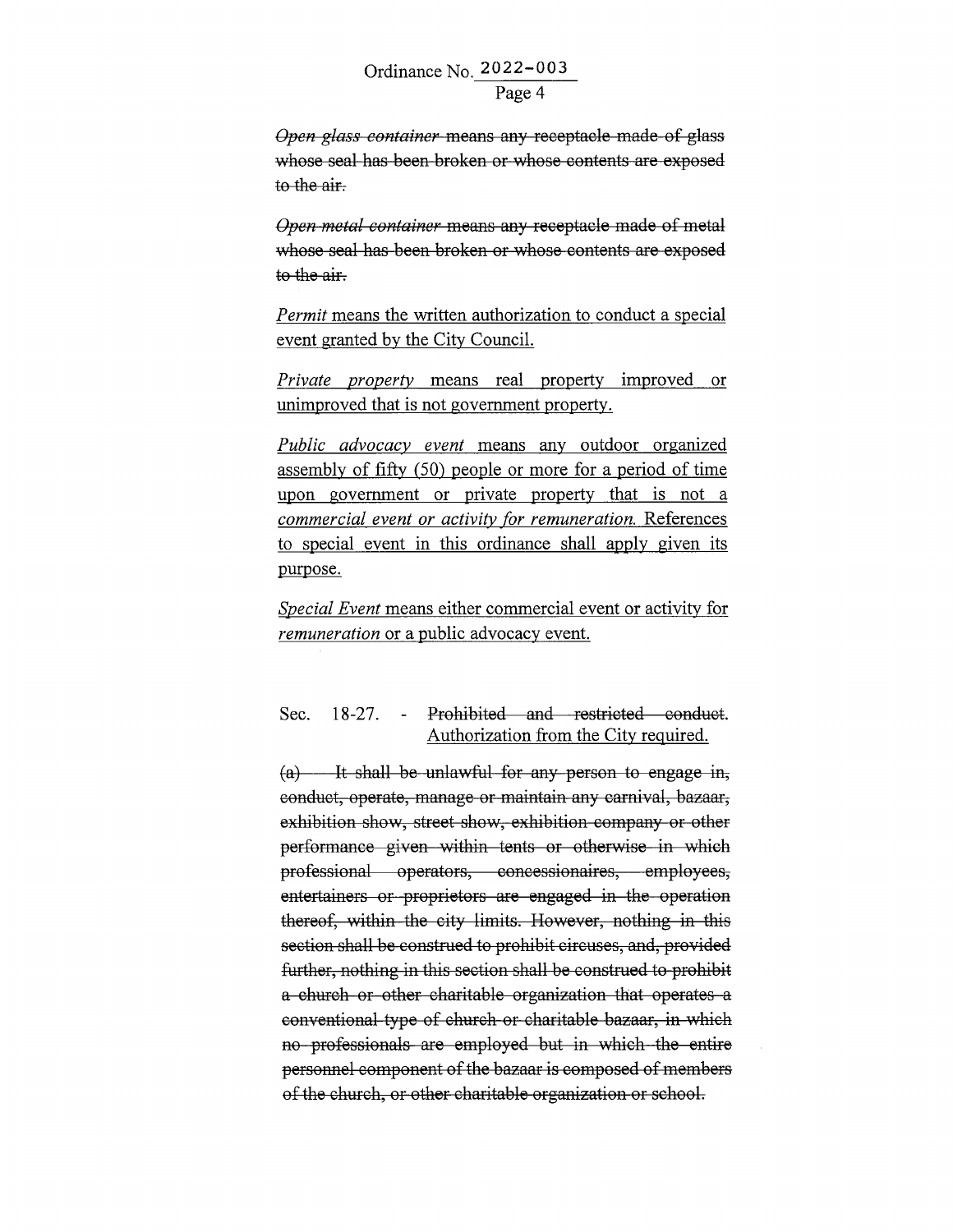(b) Nothing in this section shall be construed to prohibit a church or other charitable or nonprofit organization from sponsoring professionally operated carnivals in the city when the church or other charitable or nonprofit organization complies with the requirements of this article and any other requirements the city council may deem necessary.

(a) No person or entity shall conduct a special event without first obtaining a permit from the City approved by the City Council.

(b) Applications for a special event at the same location and time period are processed on a first come, first served basis, unless otherwise provided.

(c) The City may deny a permit for any of the following reasons:

- i. The application for the permit is not fully completed and executed.
- ii. The permittee has not tendered the required application fees, insurance, release and indemnification, unless the application is for a public advocacy event and the applicant demonstrates that the fees, insurance, or other costs are financially burdensome as to preclude the application.
- iii. The permittee has on prior occasions in applying for a permit or in the instant application, made material misrepresentations regarding the scope of the special event or previously has violated the terms of prior permits issued.
- iv. The permittee or persons in attendance invited by the permittee at the special event on prior occasions damaged property or injured persons.
- v. A fully executed prior application for a permit, including city events, for the same time and place has been received and granted, which does not reasonably permit multiple occupancy of the same space or parts thereof, or where given the number special events throughout the city will require the diversion of city police officers or other city personnel exceeding the city's capacity to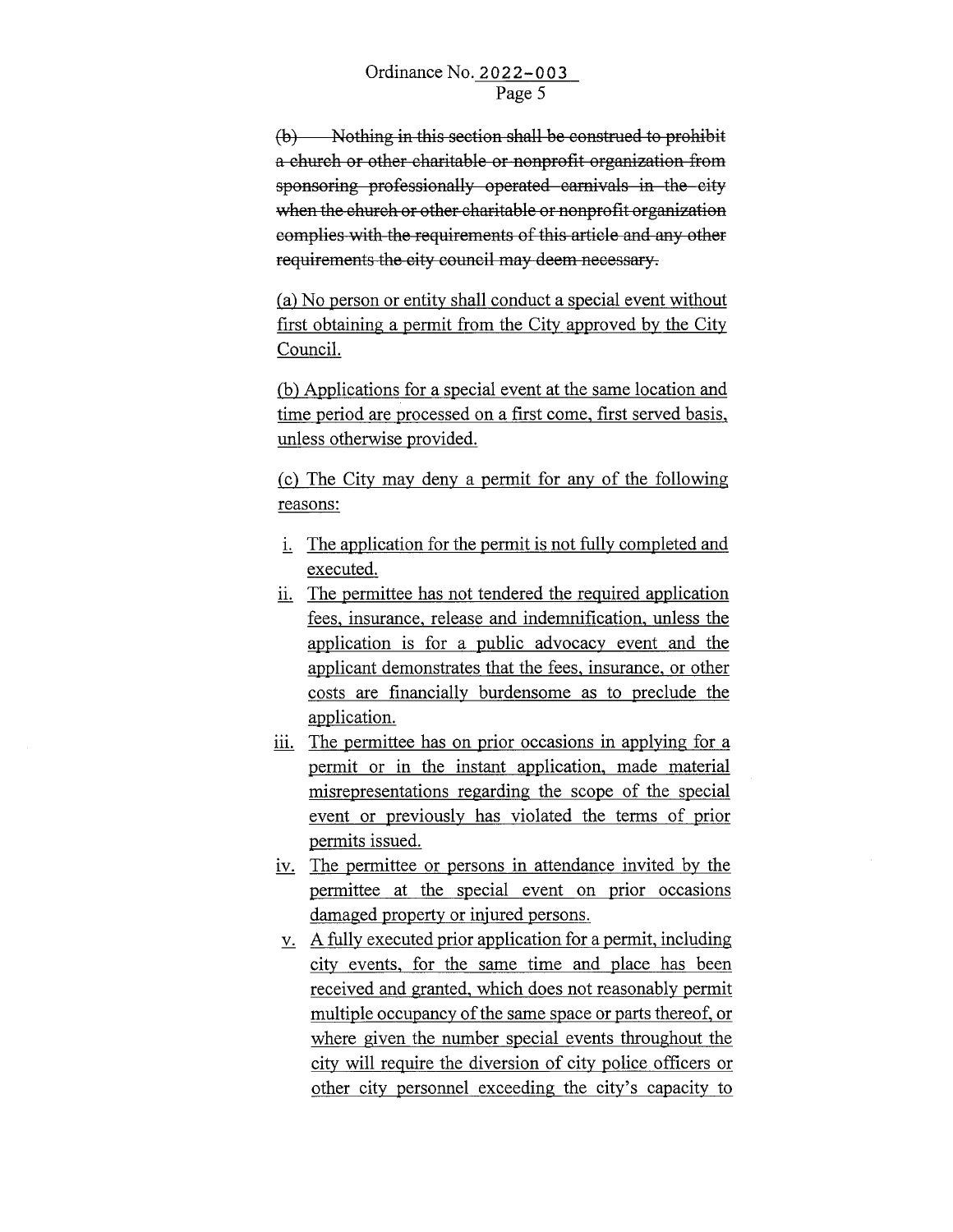ensure the safety of the participants or the attending public, or the public at large.

- VI. The size of the special event is such that police protection to the rest of the city is seriously jeopardized.
- vii. The size and nature of the special event given the number of city police officers and other city personnel exceeds the city's capacity to ensure the safety of the participants or the attending public.
- viii. The special event failed to pass any building permit reviews and inspections such as electrical, mechanical, structural, or fire reviews.
- ix. The location of the special event will substantially interfere with construction or maintenance work previously scheduled to take place or underway at the same site or locations of the special event.
- x. The special event will occur at a time when a school is in session and is along a route or at a location immediately adjacent to the school in session.
- xi. The time, route, or size of the special event will substantially interrupt the safe and orderly movement of ordinary and usual traffic contiguous to the site, or disrupt the use of a street or roadway at its peak traffic time, or obstruct operation of emergency vehicles as determined by the Chiefs of Police or Fire in accordance with the six (6) criteria in  $\S$  18-31(a)(3).

Sec. 18-28. - Financial statement. Exceptions to special event permit requirements .

(a) Funeral services and processions.

(b) Activities solely conducted or co-sponsored by the City.

® Picketing or demonstrations on sidewalks or on government property in response to breaking news that do not involve the use of vehicles or animals provided that no fee or donation is charged or required as a condition of participation in or attendance at such, and is not commercial activity.

(d) A party at a person's residence for one's own enjoyment and operated on the property in such a manner so as not to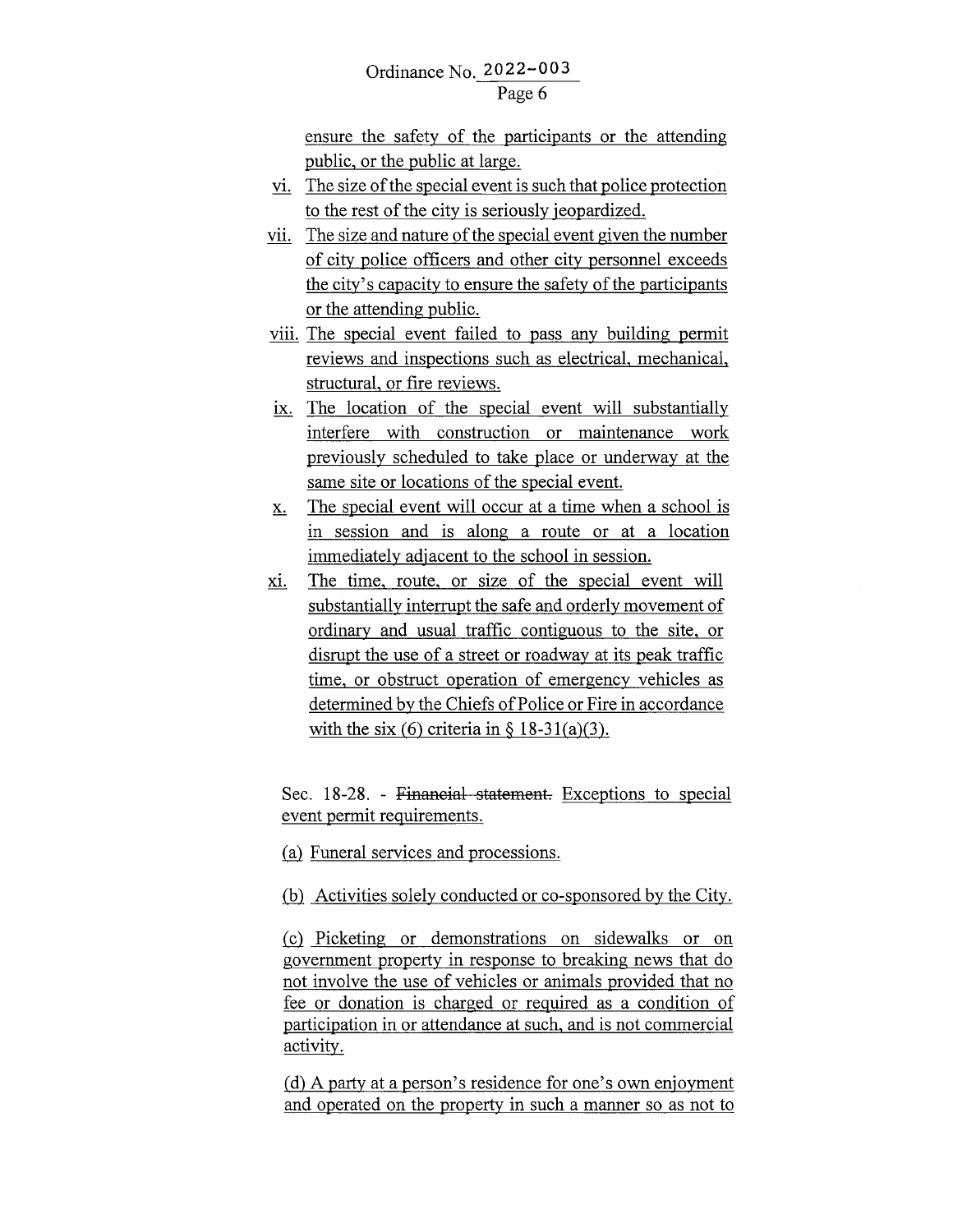unreasonably interfere with the use and enjoyment of adjacent neighbors.

(e) The rental of government property by the city to the public.

(f) Property developed or permitted for hosting special events.

(g) Emergency declarations.

(a) At the time of the application for a permit required under this article, the sponsor shall file with the city clerk an audited financial statement or other verified financial statement acceptable to the city of the sponsoring organization. If the financial statement is not filed with the application, the application will not be further considered by the city.

(b) Within 90 days of the conclusion of the carnival or show, the sponsoring organization must file with the city clerk an audited financial statement or other verified financial statement acceptable to the city of the operation of the carnival or licensed event. If the financial statement is not filed in accordance with this subsection, the city will not consider any new applications on behalf of the same sponsor for issuance of a carnival or show permit.

Sec. 18-29. Permit; Hialeah Park District (HPD) operating standards.

- (a) A permit fee of \$500.00 must be paid by the carnival operator for each sponsor at each location. This fee includes carnival operating rights, electrical and mechanical permits and inspections. Permit fees shall be payable to the planning and development department.
- (b) Dates, location and professional operator of the carnival must be approved by the city council not more than six months in advance.
- (c) When the carnival is held on property ovmed by other than the church, charitable or nonprofit organization, a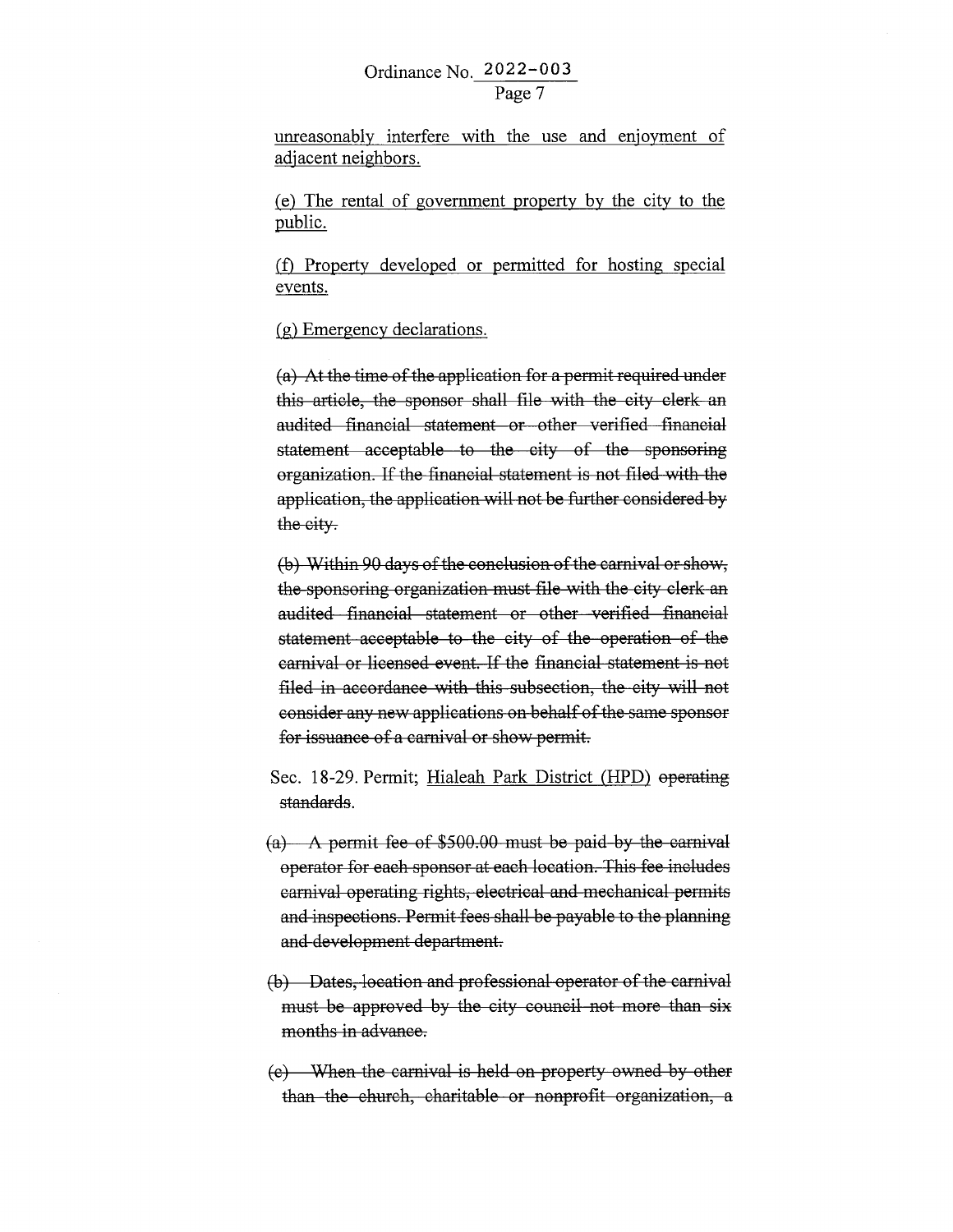notarized letter of permission from the property ovmer must be on file in the city clerk's office.

- (d) A. refundable cleanup bond of \$250.00 must be filed in the city clerk's office and will be refunded upon satisfactory inspection of the property by the licensing section after the carnival closes.
- (e) Only one carnival shall be authorized to operate within the city limits at a time. The city council may waive this limitation but only to the extent of allowing no more than two carnivals to operate within the carnival that first obtained a permit to operate during the same or intersecting dates or time period.
- (f) All carnivals must close on or before 11 :00 p.m. Sunday through Thursday and 12:00 midnight on Friday and Saturday.
- (g) Only one carnival will be allowed for each calendar year for each sponsor.
- $(h)$  A carnival shall only be allowed to operate for five calendar days for each sponsor.
- (ia) A carnival special event located and operated within the HPD Hialeah Park District may be extended for a time period not to exceed 60 days for each sponsor. A carnival special event may not be extended beyond 60 days through a change in sponsorship in order to circumvent the limitation on the number of yearly earnivals special events per sponsor as provided by  $(g_{a})$  or the maximum total number of days carnivals special events may be operated within the HPD zoning district. Notwithstanding the number of sponsors, carnivals special events held in the HPD zoning district may not exceed a total of 120 days in any 12-month period.
- $F$ (ib) Prior to the conduct of any earnival special event in the HPD zoning district not exceeding 60 days, the proposed operation of the carnival special event shall be subject to review and approval by the building, fire and police departments and any other department necessary to determine whether the earnival special event operator is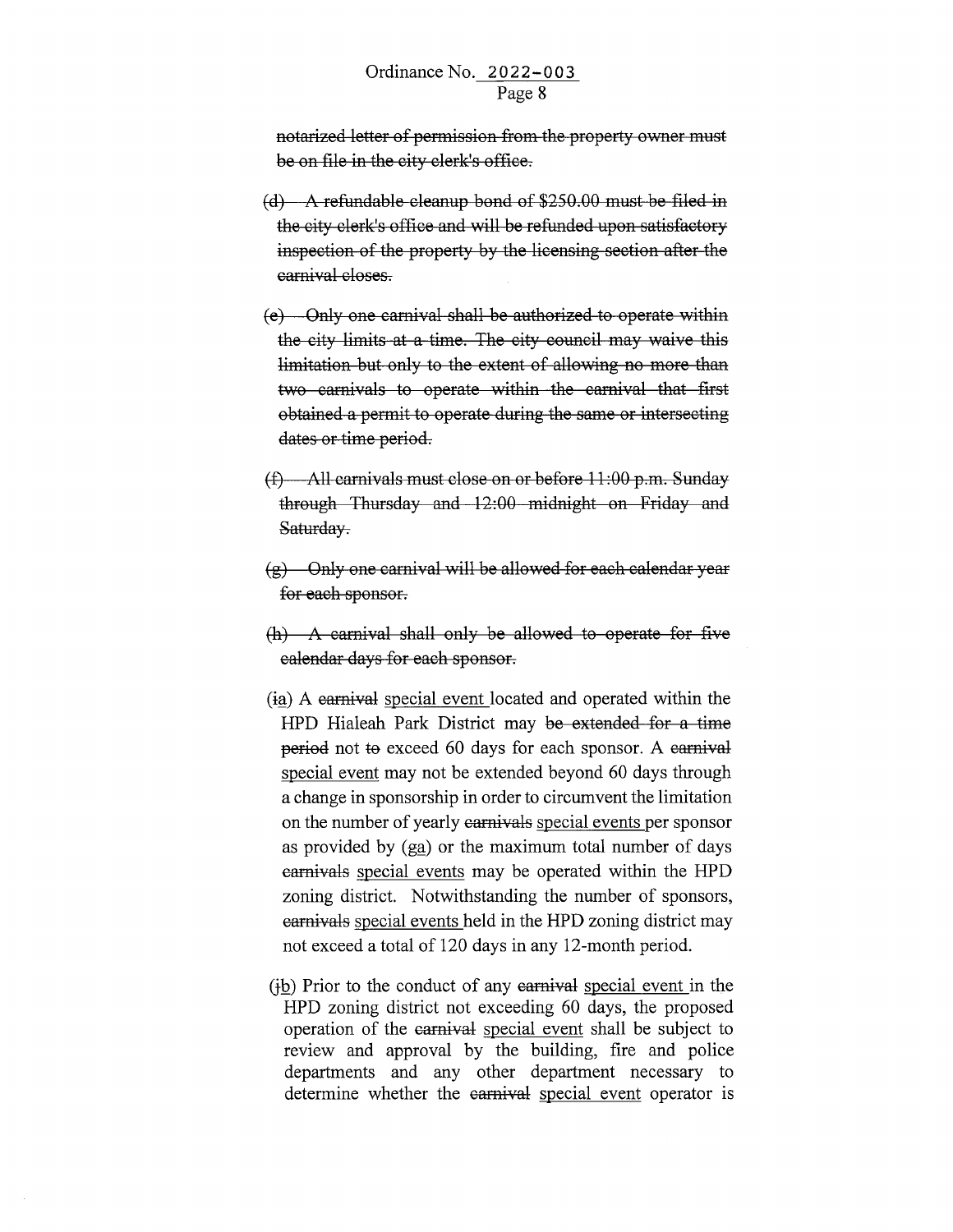required to provide or implement measures to address any impacts on vehicular and pedestrian traffic on and off site, noise, light, odors, sanitation and any other impact to public health and safety as a result of the operation of the earnival special event, and comply with section 18-31.

 $(kc)$  Any carnival special event proposed to exceed 60 days in the HPD Hialeah Park District shall be subject to the approval of the City Council pursuant to this ordinance. and shall require the following:

1. A plan for screening and buffers to minimize visual impacts of light and glare unto adjacent properties, and the measures to be implemented to minimize and mitigate light, glare, odor, and noise impacts to contiguous properties;

2. A parking plan which fully describes where and how parking is to be provided and utilized, including facilities to accommodate a waiting area, and designated drop off and pick up areas for shared car ride services;

3. Medical services and facilities available and locations of such facilities including provisions for first aid and emergency medical services;

4. A plan for the security of the public to include the number of persons proposed or required to monitor or facilitate crowd control, and how people waiting to enter the establishment, on the premises, and in existing the event will be arranged;

5.  $\longrightarrow$  A sanitation plan, which addresses on-site facilities and off premises issues resulting from the operation of the carnival.

 $(k)$  It shall be unlawful for owners or operators of business establishments or vending stands located in or within two blocks of the area authorized for the event described to knowingly allow any person to leave the business establishment premises carrying an open glass or open metal container or for the vending stand to sell or dispense food or beverages in glass or metal containers.

#### Sec. 18-30. - Additional rules Application process.

The police chief or his duly authorized representatives shall have the authority to make such additional rules that are not inconsistent with this article that are necessary to regulate earnivals or shows and to determine the concessions, games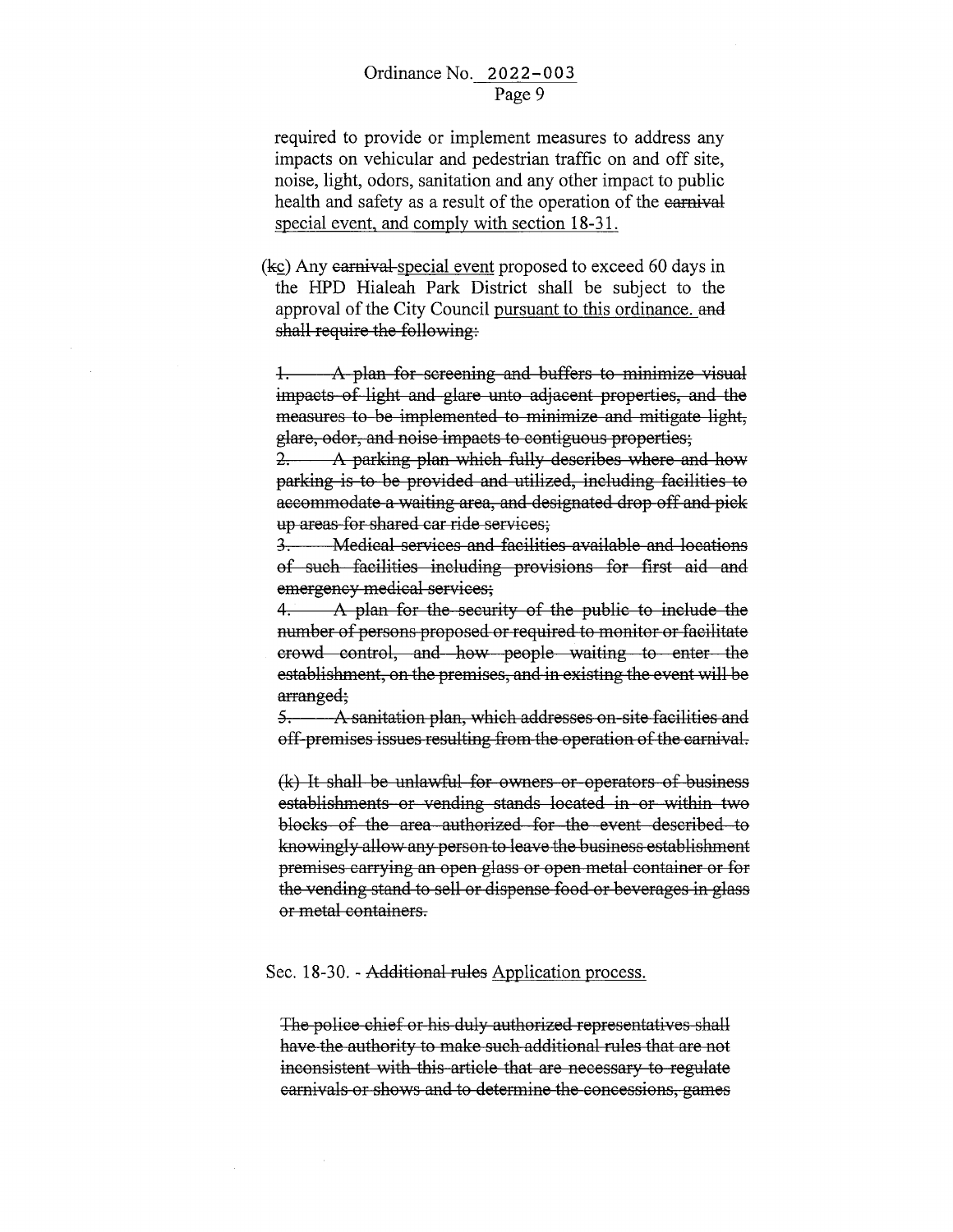and shows that are to be permitted in the operation of a carnival or show.

(a) *Commercial event or activity for remuneration application.* The Cultural Affairs Council provided for in § 2-641 et. al., of the City of Hialeah Code of Ordinances serves in an advisory capacity and makes recommendations to the mayor, and city council, regarding commercial special events. An application for same, shall be provided to the city clerk, and the city clerk shall provide the application to the Cultural Affairs Council for its review, and consideration, and subsequent recommendation to the mayor and city council. The application will be processed by the city clerk following such recommendation, for appropriate action to be taken by the city council in a timely manner. The special event shall be subject to review and approval by the building, fire and police departments and any other department necessary to determine whether the special event operator is required to provide or implement measures to address any impacts on vehicular and pedestrian traffic on and off site, noise, light, odors, sanitation and any other impact to public health and safety as a result of the operation of the special event, and comply with section 18-31.

(b) *Public advocacy event application.* The city clerk, in coordination with other city departments, shall process a complete application for a public advocacy special event or reject an incomplete application within five (5) business days, unless a longer period is agreed to by the applicant, and shall place a complete application on the first available agenda for city council consideration. The special event shall be subject to review and approval by the building, fire and police departments and any other department necessary to determine whether the special event operator is required to provide or implement measures to address any impacts on vehicular and pedestrian traffic on and off site, noise, light, odors, sanitation and any other impact to public health and safety as a result of the operation of the special event, and comply with section 18-31.

( c) If the city council rejects the application for the reasons provided for in § 18-27(c) or for any other reason, the applicant may cure the deficiencies. Once cured, the application shall be placed on the next available agenda, unless the applicant agrees to another date.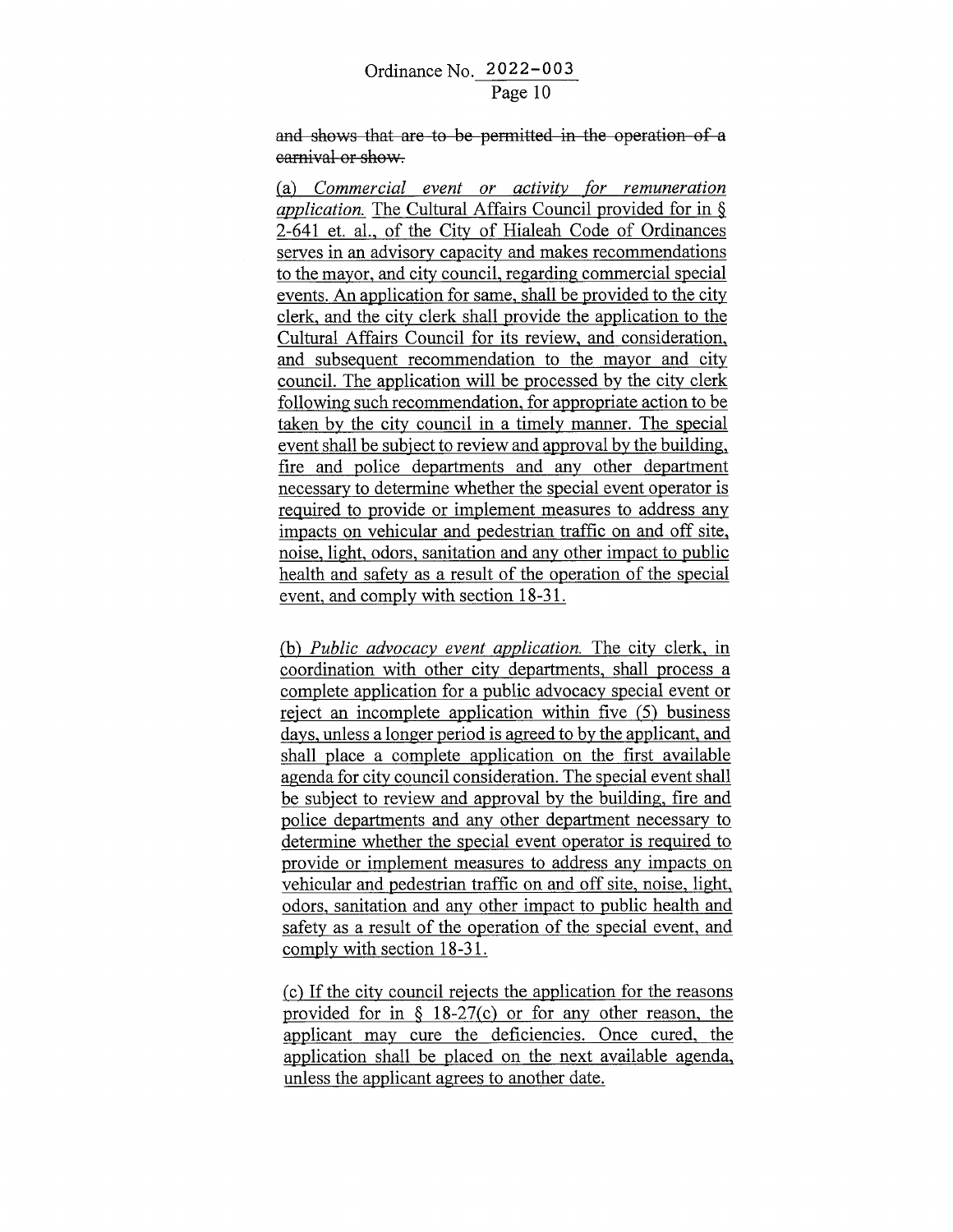Sec. 18-31. - Permit requirements for Special Events.

(a) *Fees and Costs.* Every applicant or permittee shall pay or reimburse the city for the fees or costs herein, except and unless demonstrably financially burdensome as to preclude a public advocacy event application.

- $(1)$  Permit fees and costs paid by the special events applicant for each event at any one location proposed charged by city departments reviewing the application.
- $(2)$  Reimbursement or an agreed amount fee to the city if city personnel is to collect garbage or trash.
- $(3)$  Police or Fire fees related to a special event shall be determined by the City Council, upon the recommendation of the respective Chiefs of Police and Fire, for the number of personnel necessary to work an event, determined according to the following six  $(6)$ criteria:

(i) The date, days and times of the week for the special event in combination with the general traffic conditions at or along the route of the special event for both vehicular and pedestrian traffic, with special attention given to any rerouting of vehicles or pedestrians normally using the area.

(ii) The number of marked and unmarked intersections at or along the special event route together with the traffic control devices present.

(iii) Whether traffic must be completely rerouted from an area, then the number of marked and unmarked intersections and traffic control devices taken into consideration.

(iv) The estimated number of participants on foot on a daily basis with the highest anticipated pedestrian traffic patterns expected over the duration of the special event and identification of the access points into and out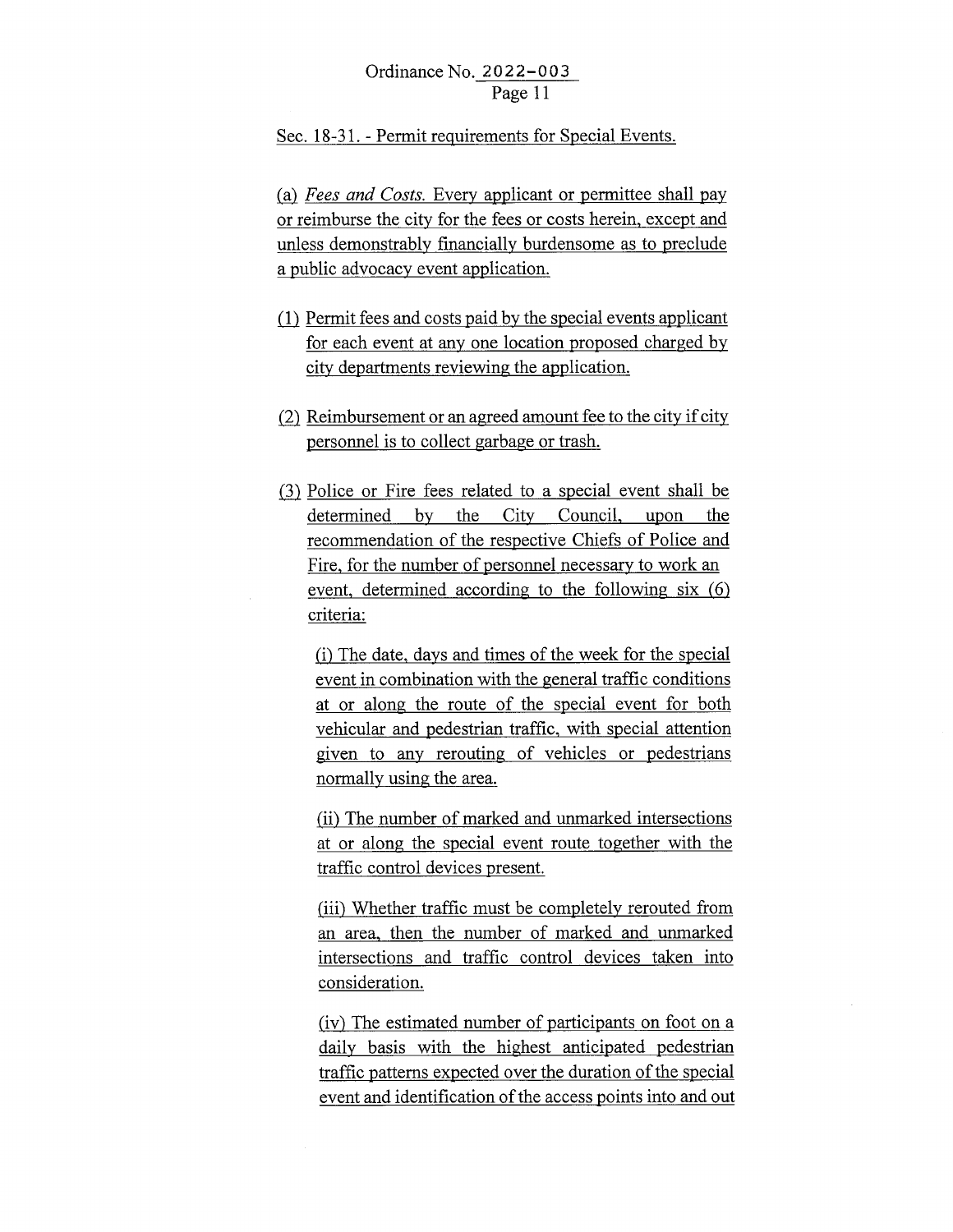of the special event, and how the crowd shall be controlled to ensure the peace.

(v) The vehicular traffic expected at the special event on a daily basis over the duration of the special event together with the highest anticipated vehicular traffic and speeds, parking for vehicles, including vehicular traffic patterns to include the identification of the access points into and out of the special event for same, and traffic control.

(vi) Access by emergency vehicles, fire protection and safety as may be required pursuant to NFPA, State and local law.

(b) *Application details.* The name, address, and telephone number of the applicant. The name and telephone number of a responsible party who may be reached at all times during the special event shall also be provided.

( c) When the special event is held on private property not owned by the applicant, a notarized letter of permission from the property owner must be on file in the city clerk's office.

(d) Unless demonstrably financially burdensome as to preclude a public advocacy event application, Best's Guide Rating A-X or better or its equivalent insurance as determined by the city procured and maintained in full force and effect during the period of the special event to protect the city against the applicant's acts. Policies generally required are the following, unless otherwise determined by the city: (1) Worker's compensation and Employee's Liability issued in the name of the applicant; (2) Commercial General Liability Premises Operations included; Products and Completed Operations included; Independent Contractor (O.C.P,) Personal Injury Liability included; (3) Automobile Liability Owned Non-Owned/Hired Automobiles included; (4) Umbrella Liability; (5) Liquor Liability; or (6) as determined necessary given the special event by the city. The City reserves the right to modify the kinds and amounts of insurance coverage required in this section, including the right to make periodic adjustments to the amounts of required coverage for inflation.

(e) Dates, locations and the times of commencement and termination of the proposed special event, a description of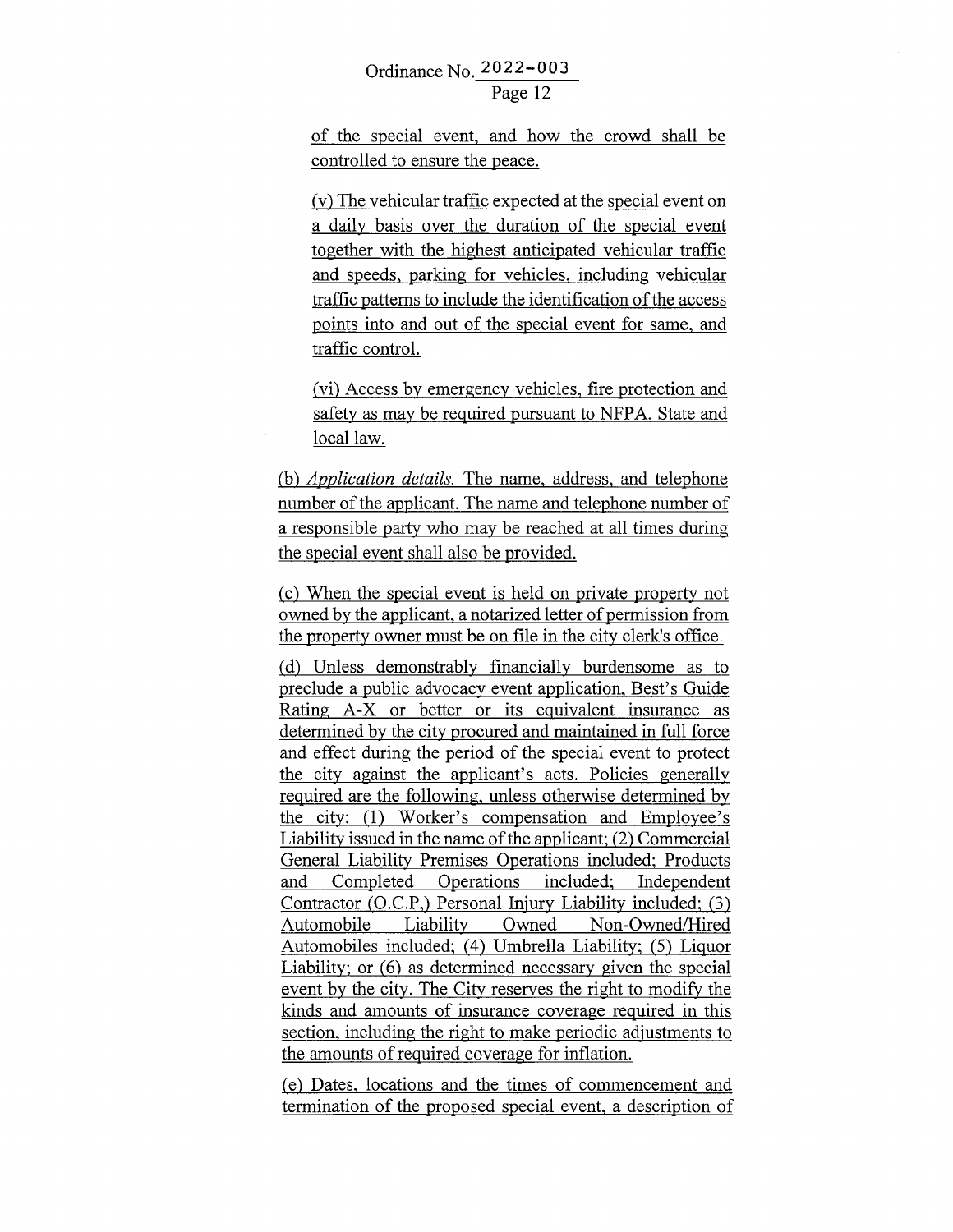special event activities, and the number of persons expected to attend the special event.

(f) The alcohol license or licenses as required by the State shall be provided.

(g) It shall be unlawful for owners or operators of business establishments or vending stands located in or within two blocks of the area authorized for the special event described to knowingly allow any person to leave the business establishment premises carrying an open glass or open metal container or for the vending stand to sell or dispense food or beverages in glass or metal containers. Beverages, water, and food shall be sold only in paper or plastic containers, including any accoutrements to consume same at a special event.

(h) An acknowledgement by the permittee that it shall assume full responsibility and liability for and release and indemnify and hold the City harmless from and against all liability, claims for damages and suits for or by reason of any injury to any person or damages to any property of any kind whatsoever for the permitted commercial special event, and if a public advocacy event only for the applicant's own acts.

(i) The permittee shall identify on a scaled site plan and provide all necessary documents and information with sufficient detail and specificity to evaluate the impacts of the special event, any sound, noise, light, trash, safety, traffic and mitigation measures proposed as follows:

- $(1)$  Lighting to be utilized including measures to be implemented to shield the lighting from contiguous properties and the surrounding area, and a plan to minimize visual impacts of light and glare unto adjacent properties, and the locations and orientations of any lighting devices, and a light attenuation plan to ameliorate same.
- $\lambda$  Where amplified sound is to be provided, the locations and orientations of any megaphones, loud speakers or other devices and the measures to be implemented to minimize any noise impacts to contiguous properties, to include the number of any performers or other persons expected at the event who transmit amplified sound, and a noise attenuation plan to ameliorate same.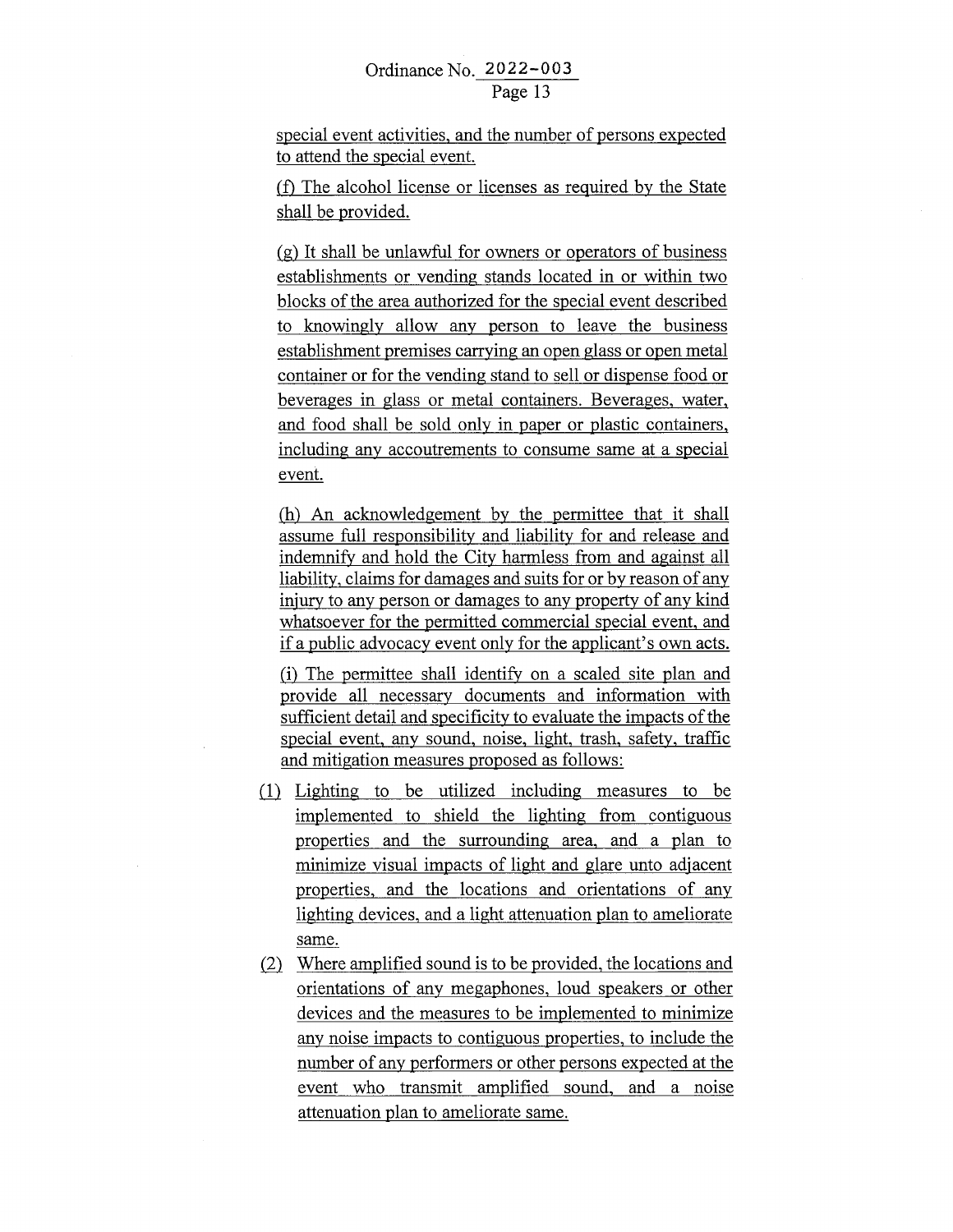- (3) Where both light and amplified sound shall be used, a mitigation and attenuation plan that addresses the cumulative effect of such on adjacent property, and to ameliorate same.
- $(4)$  The dimensions and locations of any tents, and any other proposed structures, including general location of vendors, internal circulation, fire-lanes, and driveways.
- $(5)$  Any food services, arts or wares to be sold or provided including type, number and locations of same.
- (6) The number and locations of the sanitation facilities and water sources for public consumption, which will be available.
- (7) Locations of garbage containers or portable sanitary stations.
- (8) Medical services and facilities available and locations of such facilities including provisions for first aid and emergency medical services .
- .(22 Means and methods to provide crowd control, any private security to be provided to include the number of such security persons, vehicles they use, implements they will carry, the number of private monitors to facilitate and provide information concerning the special event including ingress and egress, parking, and directions regarding the routes for both vehicular and pedestrian traffic for the special event to include identification of any proposed road closures and the detours.
- $(10)$  The number and kinds of animals and structures to hold any animals and vehicles to transport the animals for the special event.
- $(11)$  The measures to be implemented to collect garbage or refuse, and how same shall be disposed of.
- .(12)\_ Courtesy notices sent to abutting neighbors.

Sec. 18-32. - Prohibitions.

The following prohibitions shall apply to all special events:

i. It shall be unlawful for any person participating in any special event to carry or possess any weapon unless permitted by law. Nothing in this section is intended to authorize the possession or use of materials, substances,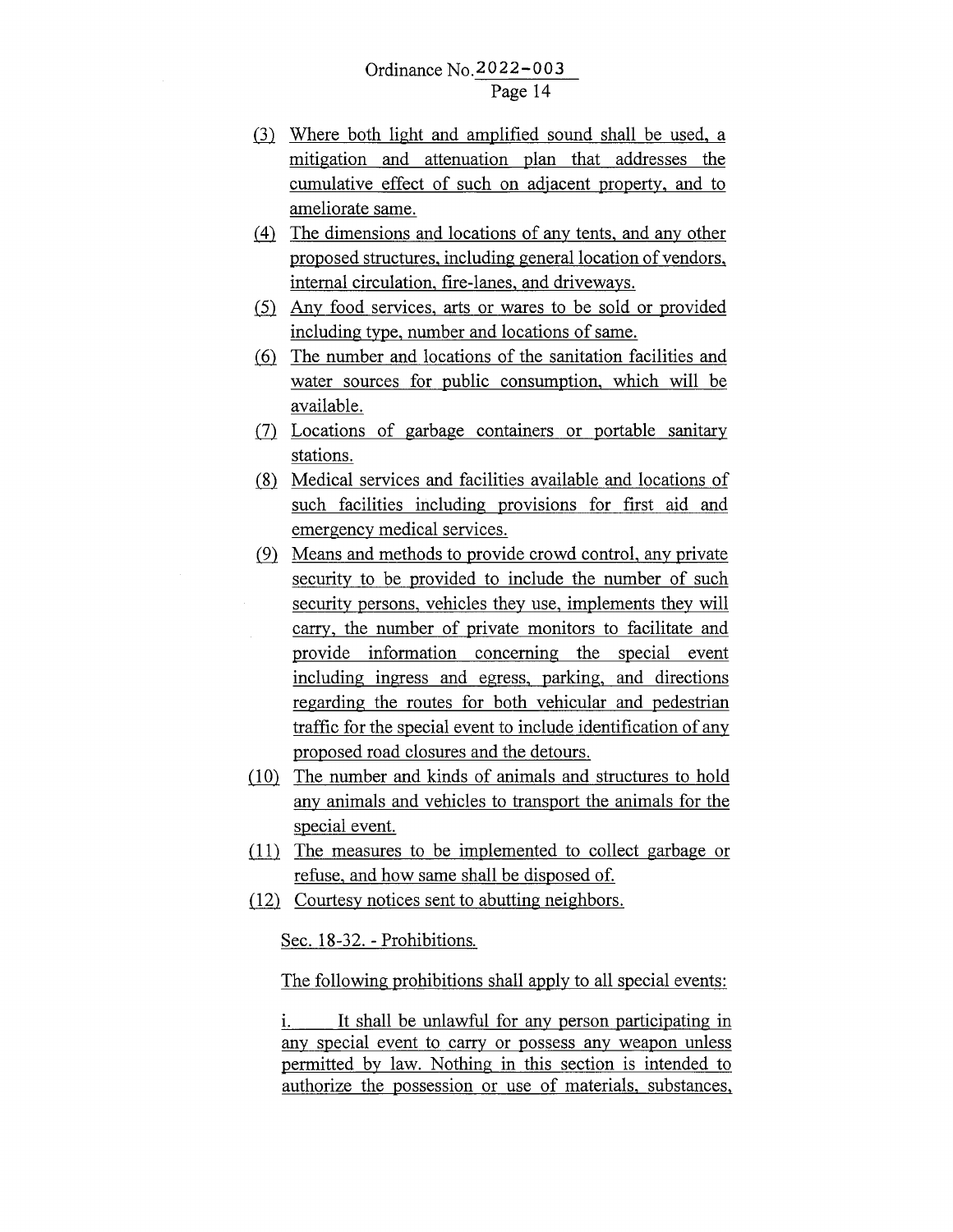weapons or devices that are otherwise prohibited by local, state or federal law.

ii. It shall be unlawful for any person to carry or possess any sign, poster, placard or banner and any other similar display, unless such sign, poster, placard or display is constructed solely of a cloth, paper, or cardboard material no greater than one-quarter (1/4) inch in thickness.

iii. It shall be unlawful for any person to participate in a special event to carry or possess any length of lumber, wood, wood-lath, pvc, rigid rod or plastic to be used to support a sign, poster, placard banner, or other display, unless it is onefourth (1/4) inch or less in thickness and where both ends of the length of lumber, wood, wood-lath, pvc, rod or plastic are blunt, which shall not exceed five (5) feet in length.

iv. Except as provided in (ii) and (iii) above, it shall be unlawful for any person to carry or possess any length of metal, plastic, glass, cans or other similar hard or stiff container or material, unless it is a vial required to hold medication customarily retained under order or prescription.

v. It shall be unlawful for any person to carry or possess balloons greater than 3 feet in circumference filled with any material or substance other than air, oxygen or helium. Such materials and substances include, but are not limited to water, paint, or any other liquid, solid, or other gases.

vi. It shall be unlawful for any person to carry or possess, any hard materials or substances or pieces of hard materials or substances such as bricks, stones, rocks, cans, containers, that are capable of being thrown or projected that may cause injury to persons or property.

vii. It shall be unlawful for any person to carry or possess any spray paint cans or other spray cans or containers that contain materials, liquids or gases, including but not limited to gasoline, kerosene, ammonia, acids or other caustic substances that are propelled from same.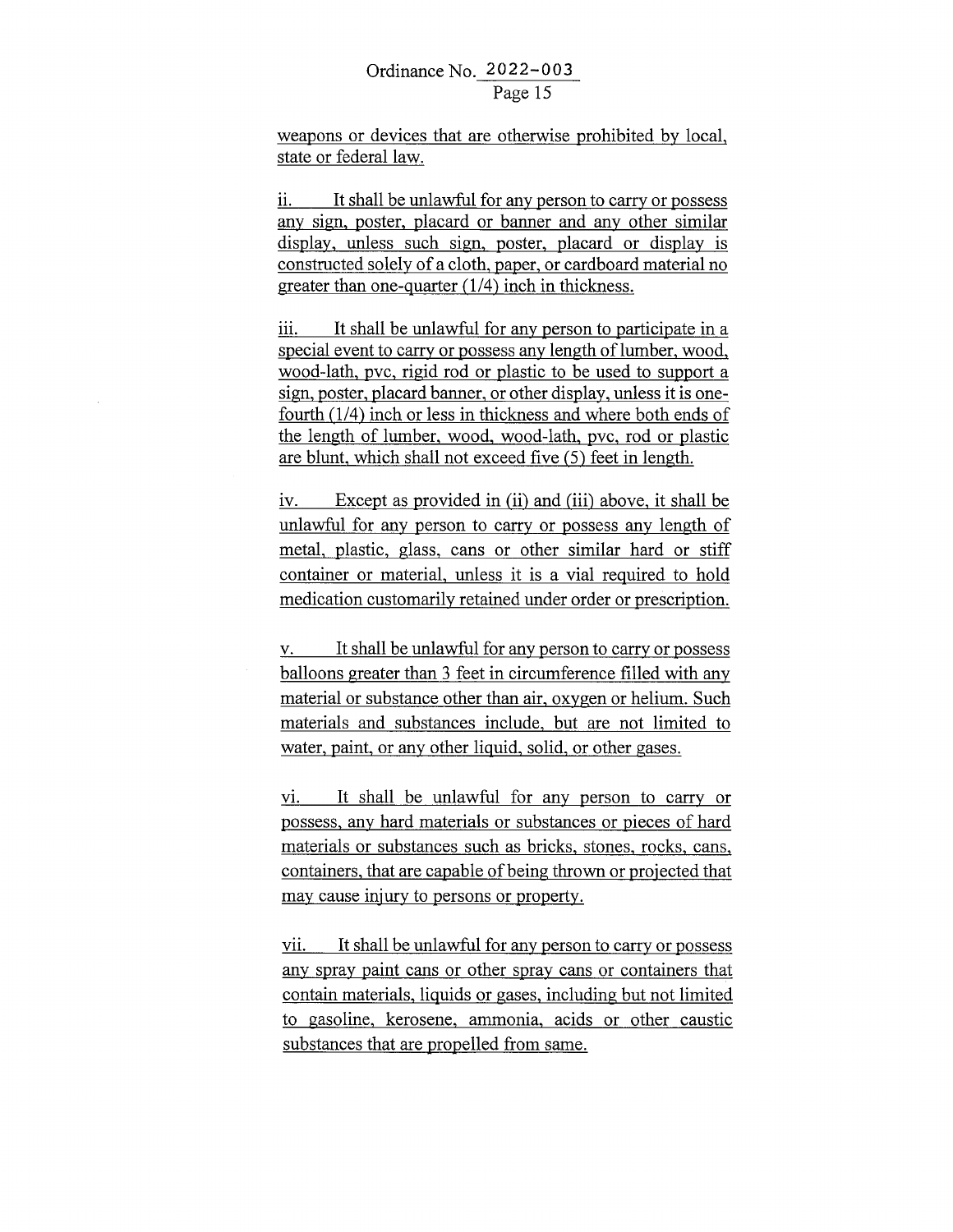viii. It shall be unlawful for any person to carry or possess any projectile launcher or other device which is commonly used for the purpose of launching, hurling, spraying or throwing any object, liquid, material or other substance, including, but not limited to, water guns, water cannons, streamers or other materials.

ix. It shall be unlawful for any person to use, carry, or possess any so called "sleeping dragon" or similar devices.

x. A special event on government property shall not begin sooner than opening hours and shall end simultaneously with closing hours.

(a) Exceptions.

Nothing in this section shall prohibit a disabled or injured person from carrying, possessing or using a wheelchair, cane, walker or similar device nor service animals necessary for providing mobility so that he or she may participate in the special event.

#### **Section 2: Repeal of Ordinances in Conflict.**

All ordinances or parts of ordinances in conflict herewith are hereby repealed to the extent of such conflict.

## **Section 3: Penalties.**

Every person violating any provision of the Code or any ordinance, rule or regulation adopted or issued in pursuance thereof shall be assessed a civil penalty not to exceed \$500.00 within the discretion of the court or administrative tribunal having jurisdiction. Each act of violation and each day upon which any such violation shall occur shall constitute a separate offense. In addition to the penalty prescribed above, the city may pursue other remedies such as abatement of nuisance, injunctive relief, administrative adjudication and revocation of licenses or permits.

## **Section 4: Severability Clause.**

If any phrase, clause, sentence, paragraph or section of this ordinance shall be declared invalid or unconstitutional by the judgment or decree of a court of competent jurisdiction, such